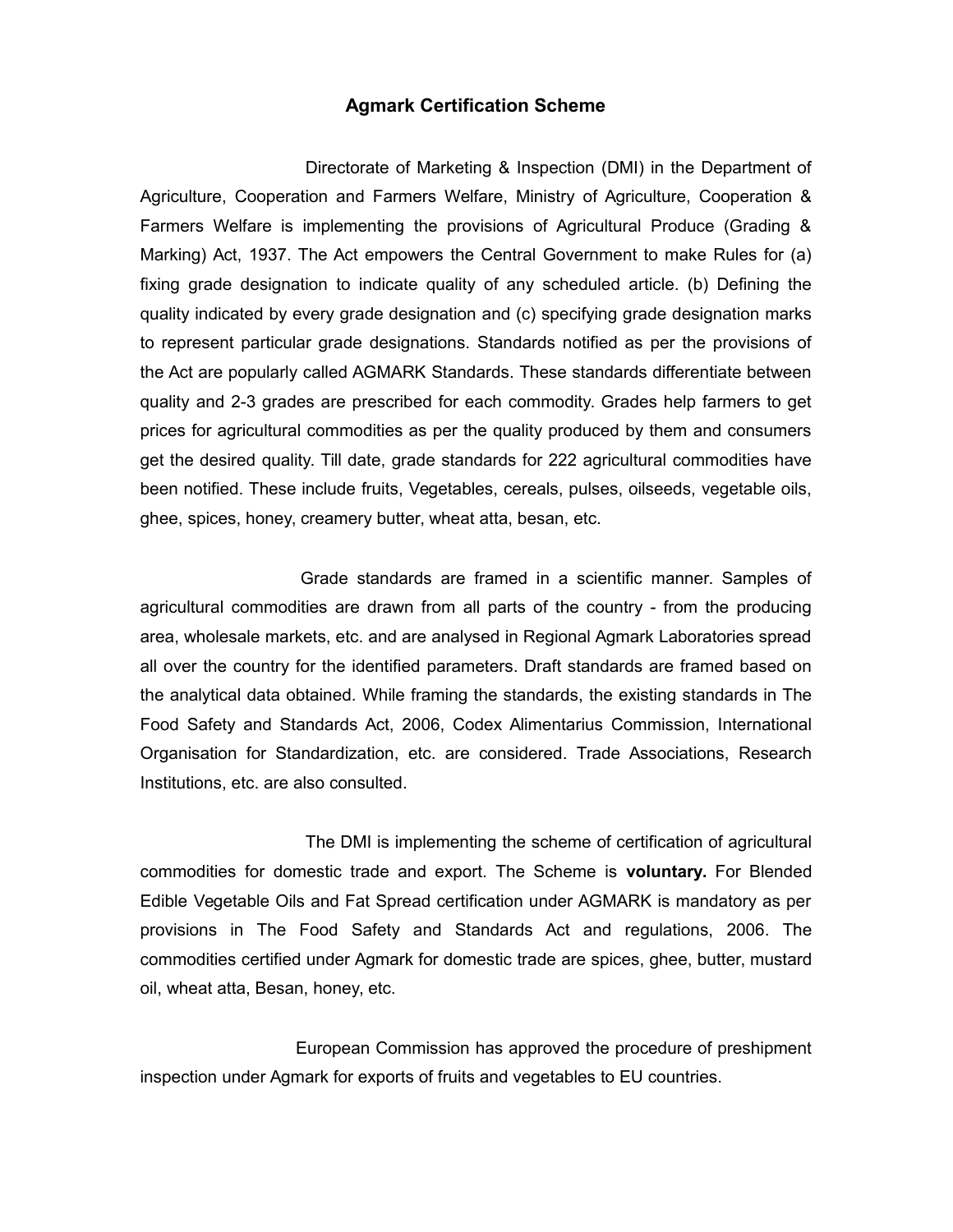Directorate General of Foreign Trade has notified DMI as inspection and certification body for exports of fruits and vegetables to EU countries. DMI is attending to inspection and certification of fruits and vegetables including grapes and onions. The inspection and certification is carried out as per the grade standards notified in the Fruits and Vegetables Grading & Marking Rules, 2004.

The certification scheme is implemented through 11 Regional Offices, 27 Sub Offices, 11 Regional Agmark Laboratories and Central Agmark Laboratory (Apex laboratory) of the Directorate. Out of twelve laboratories , 08 laboratories at Nagpur , Mumbai, Chennai ,Kochi ,Kolkata , Delhi, Jaipur and Kanpur have been accredited with the National Accreditation Board for testing and Calibration Laboratories (NABL) as per the International Standard ISO 17025.

Persons desirous of grading and certifying a notified agricultural commodity under Agmark can apply to the nearest field office of the DMI. The application form and list of required documents can be obtained from the nearest field office or from the DMI website http://dmi.gov.in by clicking the icon 'Agmark'. Persons desirous of grading and certifying a notified commodity under Agmark should have necessary infrastructure to process the commodity and have access to an approved laboratory for grading or can have their own laboratory. Such persons can apply to the concerned office of the DMI and Certificate of Authorization is granted after verification of the necessary infrastructure. The approved Chemist tests the raw material and the processed commodity before getting it packed in a suitable packing material/containers. The field officers of DMI keep regular check on the commodity graded and certified under Agmark by drawing check samples from packers' premises and market. These check samples are analyzed in Regional Agmark Laboratories and action deemed fit is taken if the graded commodity is found not conforming to the prescribed standards